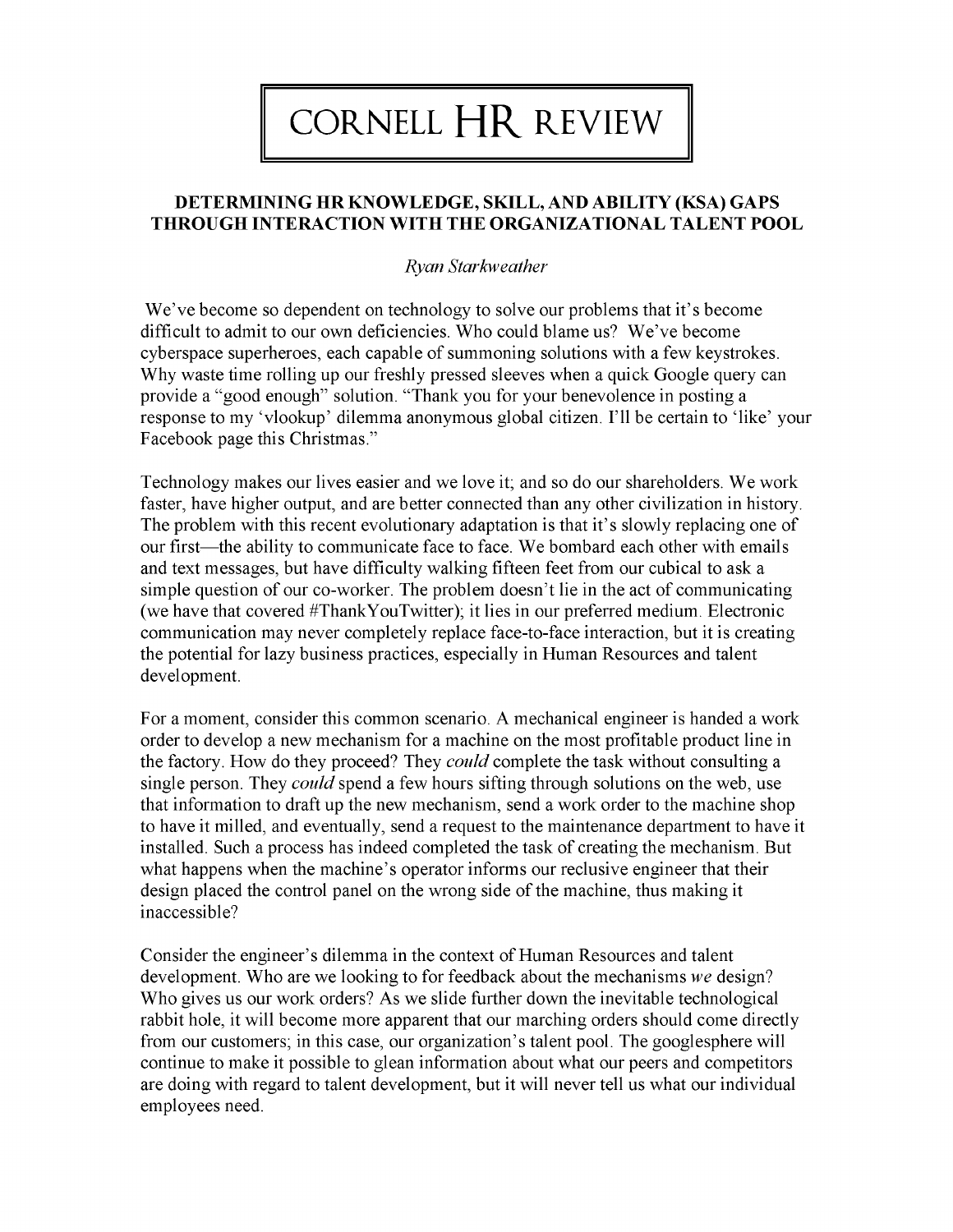Simply making an additional effort to leave the safety of our cubicles to converse with our customers won't cut it. If we want to be prepared to meet their needs in full, they need to know us; and not just our titles and in which area of the building our cubicles reside. They need to know us by name. HR practitioners must become the doctors and nurses of our organizations, tasked with identifying the ailments (training, work-family conflict, poor leadership, etc.) of our workforce, prescribing the solutions, performing the operations, and promising follow-up visits. If a hospital decided to have their nursing staff send emails to admitted patients, rather than visiting their bedsides on a regular basis, might that have some impact on the mortality rate of those patients?

For HR practitioners, the key to this approach lies in the direct application of the doctorpatient interaction process. It's not the patient's responsibility to diagnosis their condition; if they could do that they wouldn't need a doctor. The patient simply conveys their symptoms and hopes their doctor has the proper KSAs to provide an accurate diagnosis and solution. But what happens when the patient exhibits symptoms unfamiliar to their doctor? In the short term the doctor will likely look to colleagues for help in diagnosing the patient's condition. In the long run, the doctor may choose to research the topic further, becoming more familiar with the condition, thus enabling them to correctly diagnosis the problem when it becomes evident. The most important aspect of this approach is that it then enables the doctor to prevent the problem from occurring in the first place by proactively prescribing solutions to their patient at the first sign of symptoms. If this approach to self-identification of KSA deficiencies works for medical practitioners, why wouldn't it work for HR practitioners? Why can't HR professionals identify *their own* KSA deficiencies through interactions with their customers, and use those insights to plan *their own* professional development paths?

To the HR practitioner, symptom conveyance can be as simple as seeing an employee's physical frustration with a process or through brief conversation. For example, during a walk of the production floor an HR practitioner may see an employee exhibiting signs of distress. Upon initiating a conversation with the employee the HR practitioner learns that a new policy has made the employee's job more stressful and has decreased their overall job satisfaction. At this point, the practitioner can intervene by working with that employee's manager to implement a solution for reducing that employee's distress.

The HR practitioner must be able to draw upon their KSA's to diagnose and solve the problem, or rely on their peers to help devise a solution. Once a solution has been implemented, most would consider the fire "extinguished" and move on to the next project. Doing so would only reinforce the reactive status quo and would not improve the HR practitioner's ability to diagnose or proactively prevent the problem. To prevent this cyclical firefighting, the HR practitioner needs to document their customer interactions, identify their own KSA gaps in the problem solving process, and devise a way to rectify those gaps in the future. The aggregate of these documented KSA gaps would be the foundation for the HR practitioner's professional development plan, making the plan uniquely tailored to that individual. Refer to *Exhibit A* for a visual description of this process as it relates to HR practitioners.

Documenting and self-reporting KSA gaps is not limited to interactions between HR practitioners and organizational talent. It could also be done after the completion of novel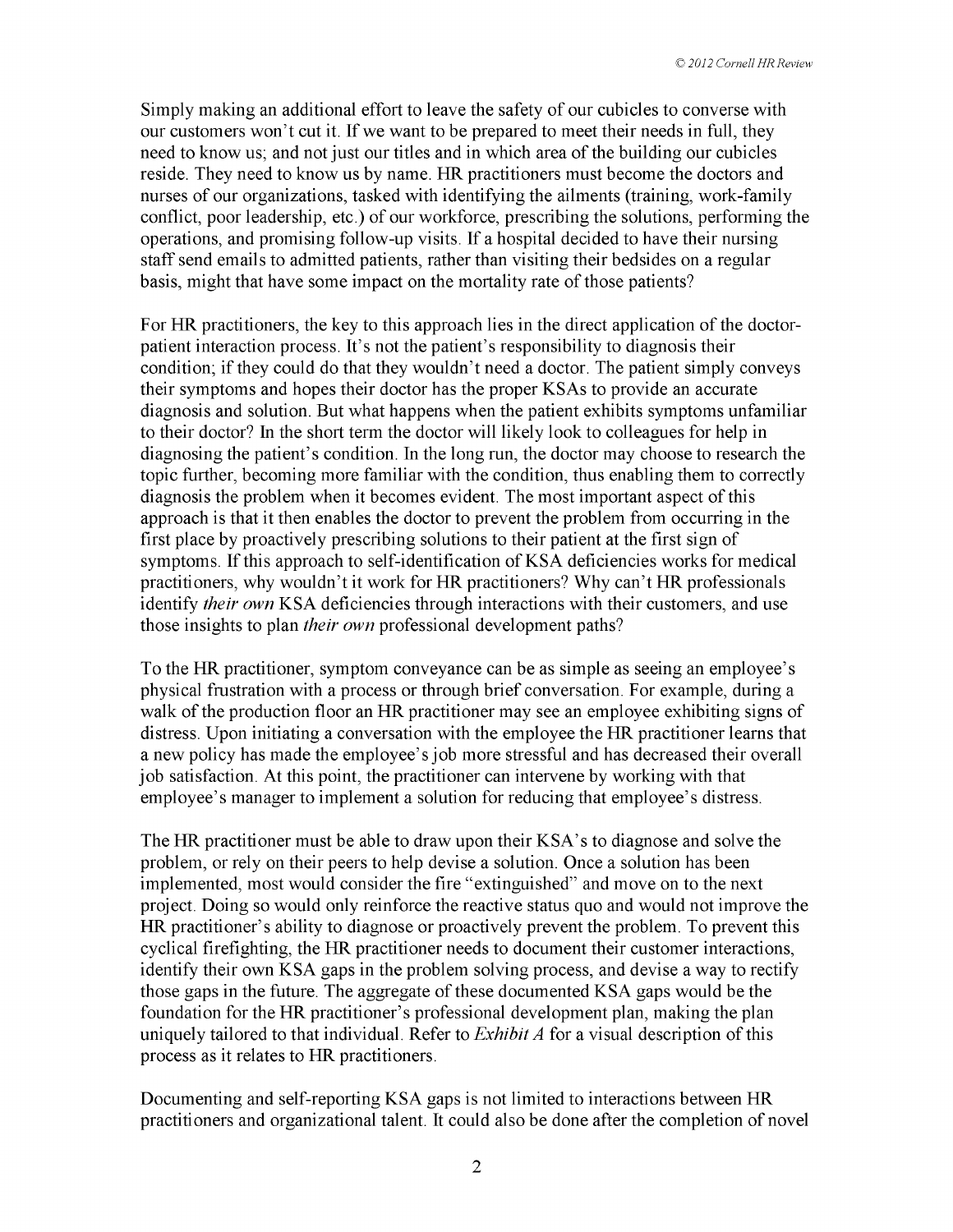or complex tasks. Imagine a newly hired HR practitioner who is asked to complete a report using an esoteric piece of software. After completing the task, the practitioner documents the interaction and reports difficulty in using the software. That documented KSA gap can later be used during the creation of that employee's unique professional development plan. Additionally, the comparison of information reported by all HR practitioners could uncover broader organizational deficiencies, such as the identification of poor leadership in a specific department or an unclear internal policy. The immense amount of information collected through this process over the course of a fiscal year could be used by organizational leaders to identify focus areas for improvement events and could shine light on underlying organizational problems. For example, if several HR practitioners document instances of employee dissatisfaction in the accounting department, organizational leaders may choose to further investigate the underlying causes of those complaints.

The success of this approach will ultimately be contingent upon two things. The first is the ability of HR practitioners to accurately identify their own KSA deficiencies. It's difficult for most people to admit their own shortcomings; HR practitioners are no exception. Without an honest analysis of the interaction and an unbiased report of their own KSA deficiencies, the accuracy and utility of the information collected will suffer. The second contingency deals with the HR practitioner's ability to connect with the talent pool. As with any good doctor, HR professionals should be outgoing, approachable, honest, and trustworthy. Organizational talent will be less inclined to openly communicate with unapproachable or dishonest HR practitioners; these attributes should be mitigated as much as possible.

The utilization of the doctor-patient interaction process in the context of Human Resources and talent development is not a perfect approach, but it is a step in the right direction. The continued reliance on simple survey data is antiquated, slow, and in dire need of reform. All the information needed to prepare HR practitioners is available, as it's always been, buried within the minds of the organizations' talent pool and its processes. As technology shifts the needs of the talent pool, it's the responsibility of HR practitioners to identify those shifts and adjust their KSAs appropriately. HR practitioners must observe, connect with, and engage the talent pool in open conversation. Without doing so, HR practitioners will never obtain the KSAs required to meet the ever-changing

needs of their customers. N

*Ryan Starkweather is a candidate in the Master of Human Resources and Labor Relations (MHRLR) program at Michigan State University. He is currently employed as an Analyst for the Michigan Department of Education, Office of Educational Improvement & Innovation. Ryan's interests lie in continuous process improvement initiatives, talent development, and talent acquisition. This essay received the second place prize in the Cornell HR Review 2012 Essay Competition.*